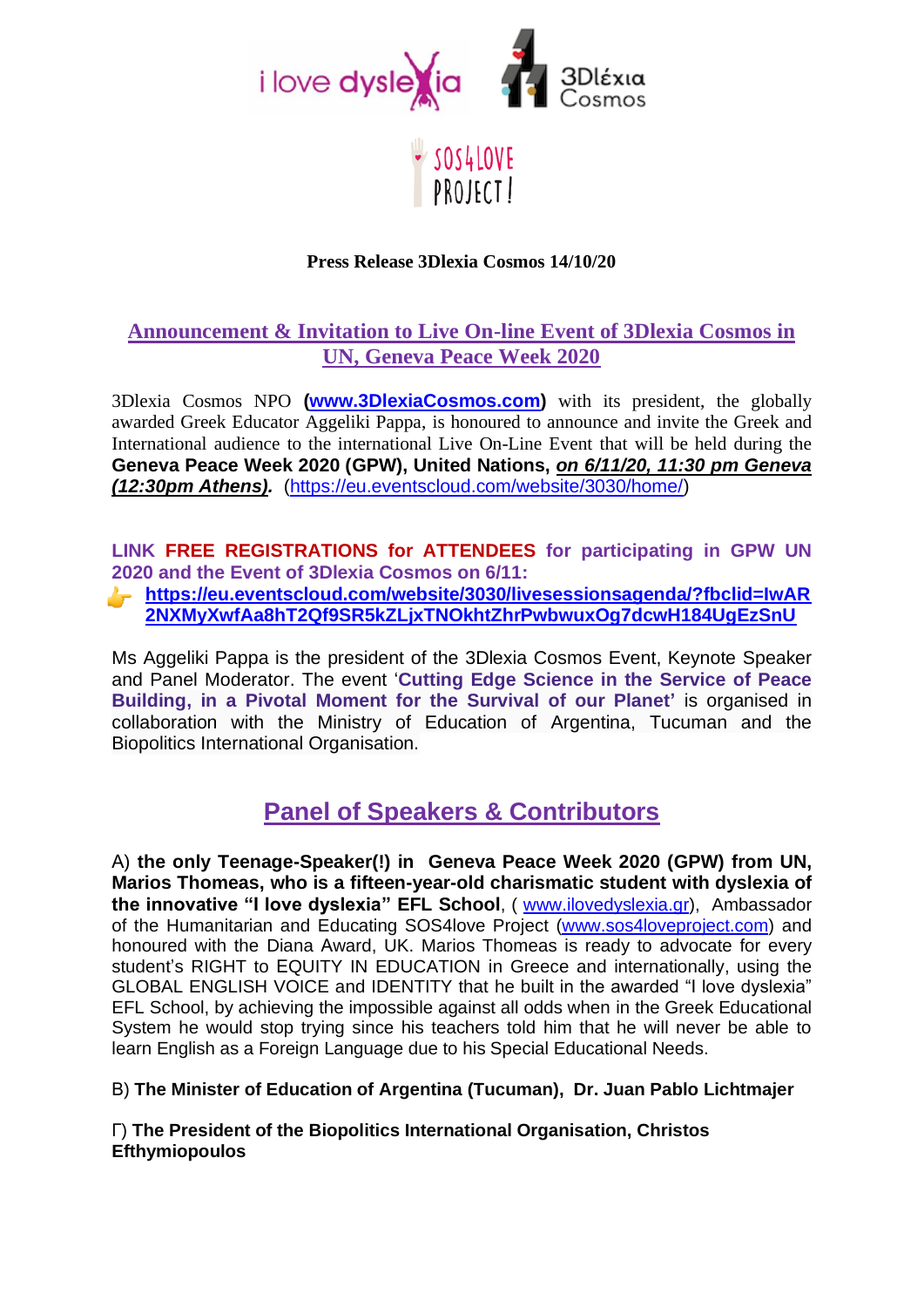

## SOS4LOVE PROJECT!

## **Digital Product of 3Dlexia Cosmos in the UN in collaboration with a NASA Astronaut**

*The President of 3Dlexia Cosmos Ms Aggeliki Pappa, Candidate Citizen Astronaut in the 1st Team in the History of Humanity of 500 Citizens Astronauts for a Trip to Space in 2021 for Humanitarian Reasons, by Space for Humanity, USA, is collaborating with the former* **NASA Astronaut and School Teacher, Dorothy Metcalf Lindenburger for the creation of an innovative video-product that will be launched on the GPW of the UN platform, and every educator or citizen worldwide will be able to download it for free.**

It is the 1st episode of the innovative series called: '**More SPACE & LOVE for SDGs' by SOS4Love Project, where Astronauts, Space Scientists and Theoretical Physicists, inspire with their lives and answer to questions that will aid educators act with their students on the 17 Sustainable Development Goals (SDGs) of the UN, using not only space technologies but also the Cosmic Dimension as a canvas of Peace for a New Land of LOVE, Sustainability and Light.**

## **Link for Digital Series, Video Product of 3Dlexia Cosmos in**: Environment, climate, conflict, and peace

Video: 'More Space & Love 4SDGs' by SOS4Love Project: A Series of Episodes featuring Astronauts, Space Scientists & Theoretical Physicists, Inspiring Teachers to Organize Planetary Solutions for UN SDGs from their Classrooms, Looking at the STARS! 3Dlexia Cosmos NGO

<https://eu.eventscloud.com/website/3030/digital-series/>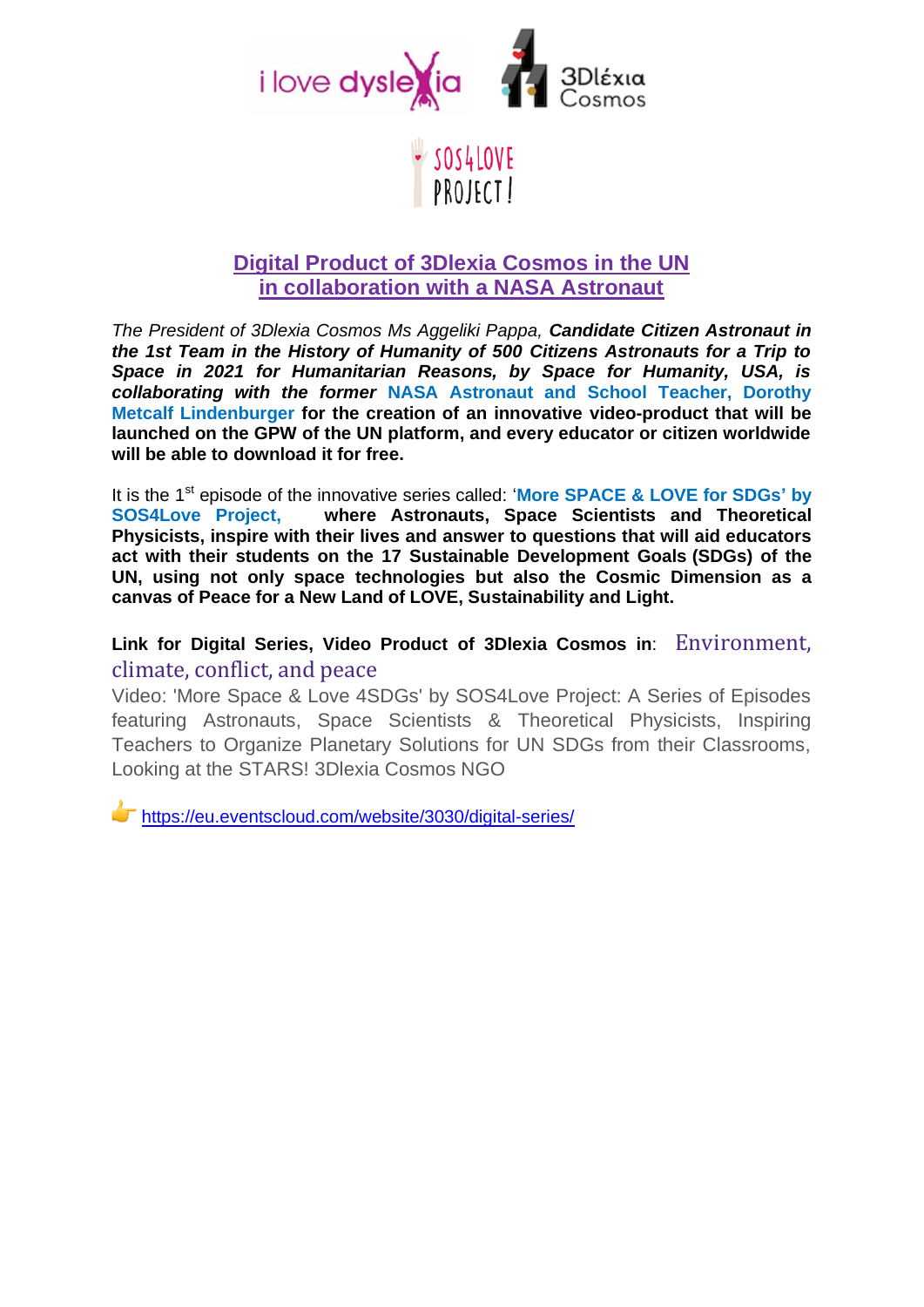

## **Aggeliki Pappa Short Bio**

Aggeliki Pappa is a Visionary Edu-Inventor, Teacher Trainer, Edu-Preneur Humanitarian Activist in the UN, Researcher, Author & a TEdx Influencer Speaker, teaching to more than 20 Countries globally, teaching with physical presence.

PROJECT!

She is the Founder & Head Director of Studies of "i love dyslexia" EFL-ESL School, (ILD, 2009) in Athens, Greece, the 1st Organization & Method globally for EFL-FL teaching to students with dyslexia and SEN & President of 3Dlexia Cosmos NPO for Transformative Pedagogy for a Sustainable Earth through her pioneering 3Dlexia Paradigm. ILD has been nominated for UNESCO Hamdan Prize, is included in the Top 10 innovations in 'Greece Innovates' by Eurobank & SEV. ILD and 3Dlexia Cosmos have been endorsed and presented through OECD,UΝ,UNESCO, Microsoft USA & numerous prestigious organisations.

Aggeliki's work has received world-class global recognition, including being for 2 consecutive times in the Top 50 Educators in the World for the 1 Million dollars 'Nobel' Prize in Education, the Global Teacher Prize, 2016 & 2107, she is the Winner of Europe of the British Council UK, for the UK Alumni Awards 2018 Social Impact Category, in the 3 Finalists of the Entrepreneurial Category of the UK Alumni Awards, by the British Council Greece, 2017, and in the 3 Women in Science, in Greece, 2017. Aggeliki Pappa has reached official agreements with Ministries of Education in seven countries: Tucuman/Argentina, Kazan/Russia, UAE, Cyprus, Indonesia, Greece, Turkey.

Aggeliki's humanitarian SOS4Love Project & 3Dlexia Paradigm has reached more than 640.000 Students in the Public Education of Argentina & Cyprus & is spread to more than 65 countries globally, receiving the Diana Award by Princess Diana Foundation UK, while her free Edu-Apps 'SOS4love Goes to Space SDGs' & '3Dlexia MindMaps have been downloaded & used in more than 140 countries. Her pioneering 3Dlexia Paradigm & 3Dlexia 4English Method in EFL-ESL teaching for students with dyslexia have been included in the OECD Report 2018 'Teaching for the Future', Chapter 1 & have been spread to more than 40 countries globally supporting millions of students. '3Dlexia Capsule Methodology' has been implemented to the Public Education of Argentina with an official protocol with the Ministry of Education of Tucuman, supporting inclusive and transformative education for more than Half a Million students in Tucuman.

In 2020, Aggeliki got selected in the 1st 500 Candidate Citizen Astronauts in the history of humanity to go to Space in 2021 for humanitarian reasons, by Space For Humanity Organization, USA. Aggeliki' s passion and mission is to support a stigma-free, inclusive education for all and the creation of a Pioneering Consciousness based Edu-Paradigm, rooted in cutting edge science of Heart-Mind coherence & the social interpretations of Quantum Mechanics Theory in life, supporting #Pedagogy4love for a New Earth of Peace, Sustainability and Prosperity for All.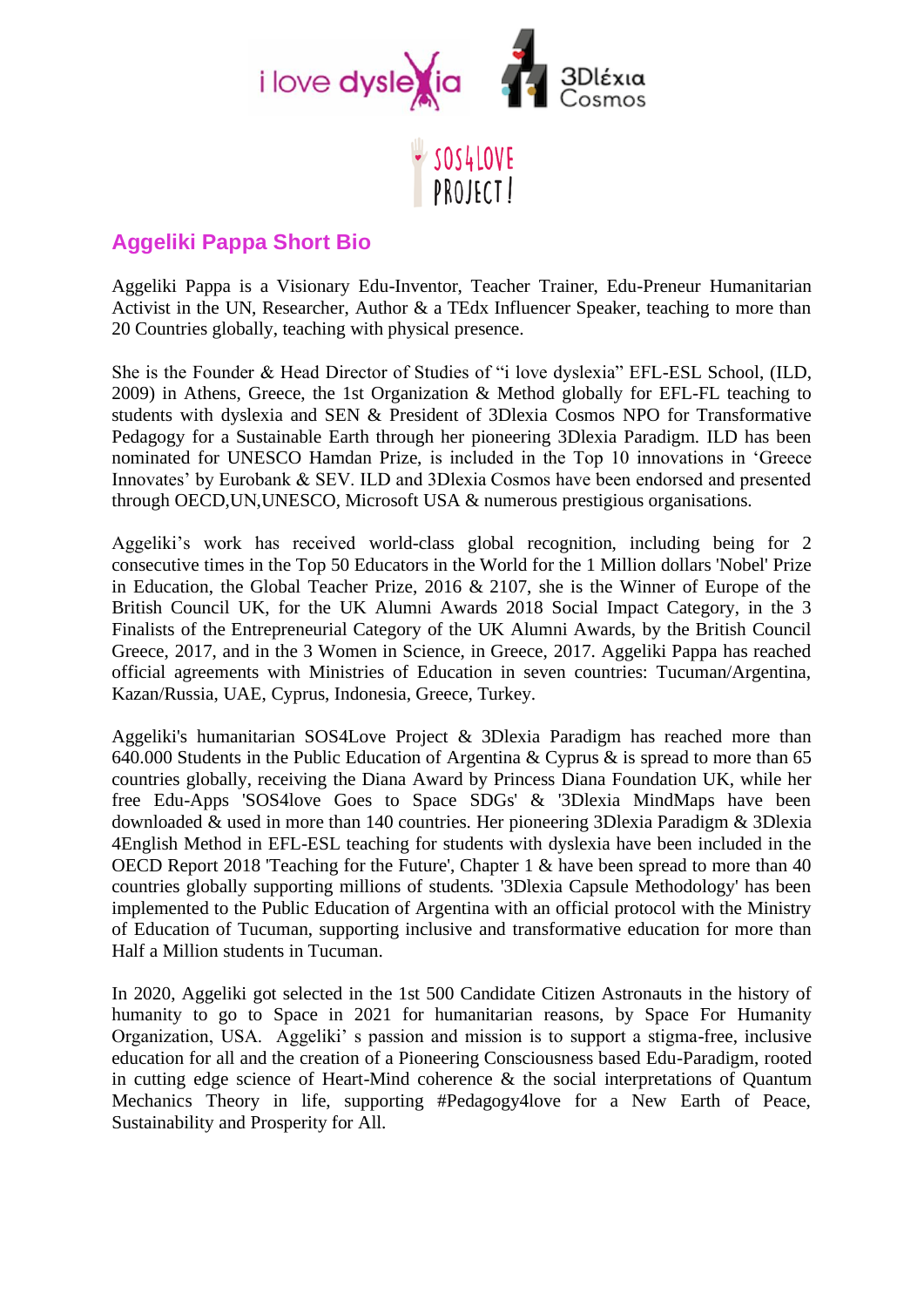

# SOS4LOVE PROJECT!

### **SOS4love Project of 3Dlexia Cosmos**

SOS4Love Project is a global humanitarian educational initiative of 3DlexiaCosmos NPO (www.3dlexiacosmos.com) and its President, Aggeliki Pappa, starting from Greece and spreading internationally. In SOS, 'S' stands for Students, 'O' for Organizing and 'S' for Solutions, with actions on the 17 Sustainable Development Goals (SDGs) of the UN Agenda 2030, highlighting the urgency for #Pedagogy4Love, as defined by Aristotle: 'Educating the Mind without Educating the Heart is no Education at All'. Students of all ages are facilitated by their teachers in a 4-Week Action on any of the 17 goals and all steps and info can be found in SOS4LoveProject site. The project was officially announced and presented in the United Nations through 3DlexiaCosmos NPO and Biopolitics International Organization event in Geneva Peace Week 2017, with the support of the Minister of Education of Cyprus Mr. Costas Kadis and representative school advisor of the Greek Ministry of Education.

Our vison is to unite all nations as ONE and empower YOUTH to be involved in actions on the SDGs of their heart, fostering global citizenship education for Love, Peace and Sustainability in the world.

The project's scope is students, the future world leaders, to cultivate global humanitarian consciousness, to develop important life skills for the 21st century acting collaboratively on SDGs and to become Global Ambassadors of positive change for a better world.

Over 22.000 students, 945 schools, 58 countries and all continents participated in Season of Love 1 of the Project and among them 700 schools in Cyprus, involved in the Collaborative #WETheONE4SGDs Action, supported by the Ministry of Education of Cyprus. In Season of Love 2 starting on the 5th of October 2018, with the support of the Ministries of Education Mr. Kostas Champiaouris and of Environment, Mr. Costas Cadis of Cyprus, all 900 of schools of Cyprus will be involved with the #WeTheONE4SDGs Action once again, touching 100000 students and 11000 educators in Cyprus only, added to all new global participations.

The project is supported by inspirational people from the field of science, sports, arts, technology, politics, among them the Oscar Winning Actress and Activist, Charlize Theron, through their supporting quotes. Kindly visit https://www.sos4loveproject.com/inspirationalsupport-sos4loveproje to discover inspirational people who support the #SOS4LoveProject.

When the 'I 'and 'You' becomes an active 'WE' for Love, Peace and Sustainability, our planet can be the one we dream of.

## **Description and Mission of 3Dlexia Cosmos NGO:**

3DlexiaCosmos is a non-profit organization based in Athens, Greece with the vision to elevate Humanistic, Holistic Education for sustainable development as the principal mean of leverage for the existing general national and international crisis we are experiencing. 3DlexiaCosmos actions address to students, educators and citizens of Greece and the international community aiming to awaken, internally empower, encourage, and cultivate indepth the human virtues, spirit, knowledge and innovative thinking so they may hope to